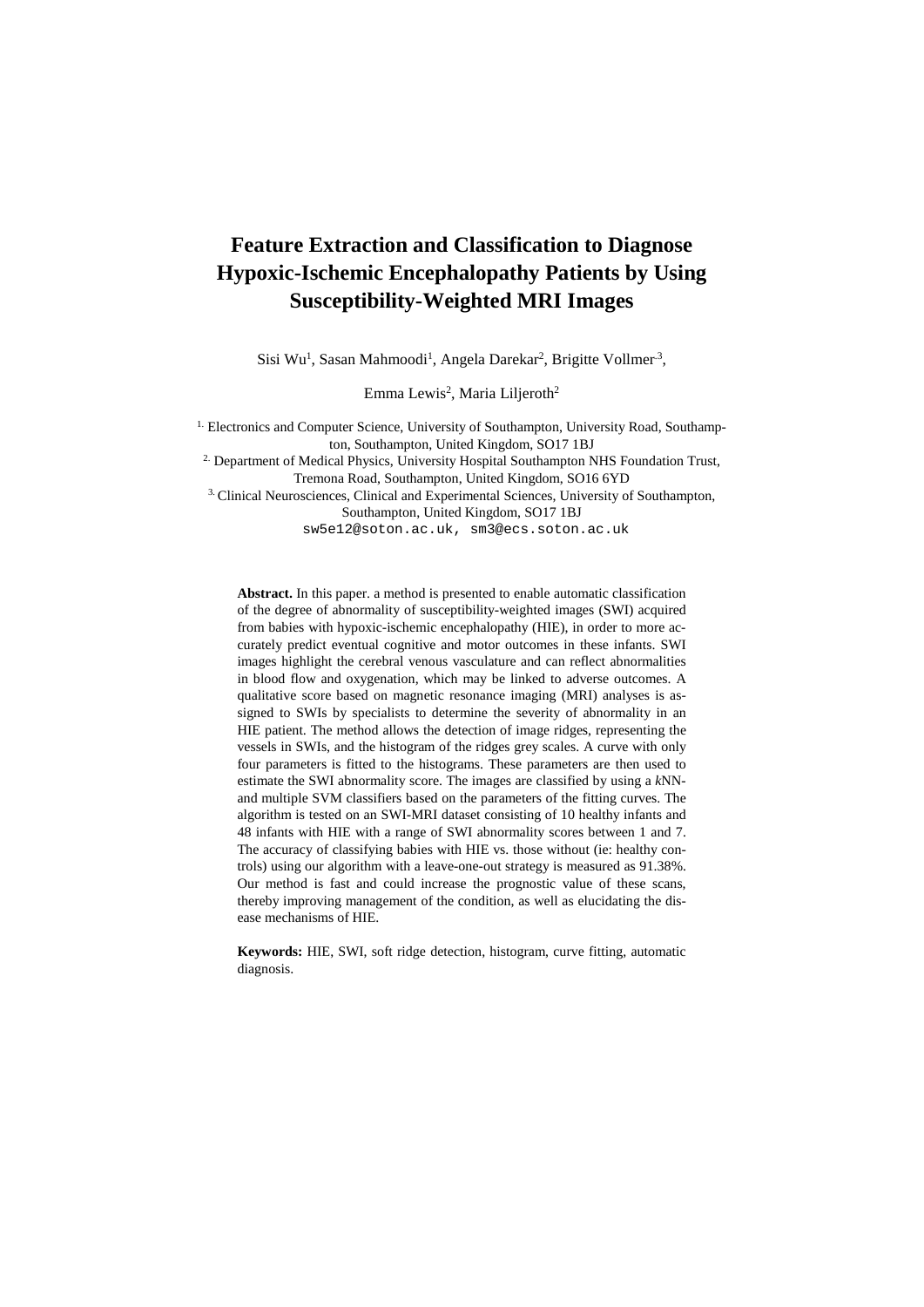### **1 Introduction**

Hypoxic-ischemic encephalopathy (HIE) is a type of neurological impairment or injury in infants caused by low oxygen during the perinatal period, and it is a long-term, frequent, severe disease [1-2]. In the developed world, HIE is a common illness affecting approximately 1.5–2 patients per 1,000 new-born infants per year [3]. Infants with moderate encephalopathy have a 10% risk of death, and those who survive have a 30% risk of disability. Sixty percent of infants with severe encephalopathy die, and many, if not all, survivors are handicapped [4-5]. Hence, specialists need to diagnose the infant in good time and look at the severity of abnormality. So far, MRI plays an important role in HIE diagnosis. An MR image can confirm a normally developed brain, assess the severity and pattern of any neonatal injury, or even potentially predict the outcome from the pattern of injury and clinical details. Susceptibility weighted imaging (SWI) is a type of MR image; an SWI image highlights the cerebral venous vasculature, reflecting abnormalities in blood flow and oxygenation which may be linked to adverse outcomes. A qualitative score based on MRI analyses can be assigned to SWIs by specialists to provide an assessment of the degree of severity of an abnormality in an HIE patient [19].

In previous research, numerous studies have focused on the cerebral vessel structure and vessel detection. In the medical research, a number of studies on HIE diagnosis have focused on Diffusion Weighted Imaging (DWI) [6-7, 21] and Electroencephalogram (EEG) diagnosis [8-9]. In [21], DWIs are acquired for the apparent diffusion coefficient (ADC) map to evaluate the quantification of ischemic injury by employing the watershed and superpixel methods. This is considered the first step of diagnosis in which the 2D slices of DWIs are inspected. The main issue in the work [21] is that the number of abnormal cases is limited to three patients. However the score predicted by the method proposed in [3] has a 0.84 correlation coefficient. The other type of MRIs, which is T1W1 and proton MR spectroscopy is useful to distinguish between HIE and normal infants, However the study presented in [20] is performed manually on MRIs. In my opinion, these two areas have been not evaluated on large datasets or fail to give a good result for the largest number of images in screening processing. To the best of our knowledge, no attempt has been made to automate the HIE diagnosis so far in the medical image processing community. Some approaches are focused on ridge detection of the vessels' centreline and rebuilt the vessel 3D structure for the detection of the sickle cell disease [10]. Some methods are used to develop the application of Hessian matrix eigenvalues and eigenvectors to find the ridge-valley inflection points and the application of eigenvalues [11]. The aforementioned methods are not automated to provide advice to medical personnel.

In this paper, a method is proposed to aid diagnosis in infants who have HIE automatically by processing their SW images. In our work, we extract features from SW images to classify babies into healthy and HIE infants. Our feature extraction technique proposed here is based on the fact that the appearance of anoxic vessels is different from the healthy vessels in that the anoxic vessels look darker than the healthy ones. Here a ridge detection method is applied to detect the vessels. A pixel on the detected ridges (vessels) is then assigned a value proportional to the eigenvalue of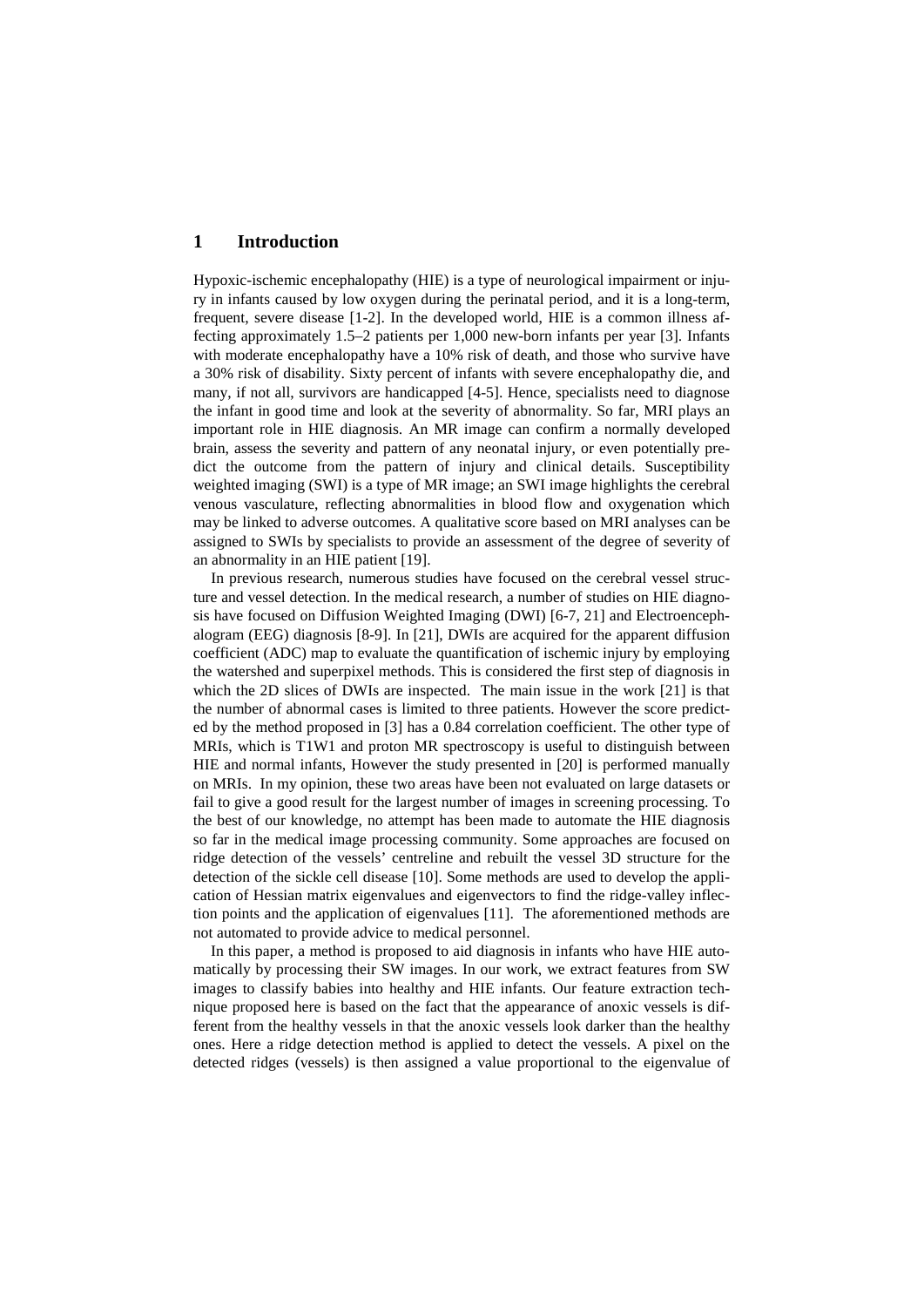Hessian matrix in that pixel to obtain a soft ridge map of the SWI. The histogram of such a soft ridge map for each infant's SWIs is then calculated. A curve characterized by four parameters is also fit to the soft ridge histograms to avoid overfitting issues. In our method, SW images are classified based on the parameters of this curve. Our method provides a reliable diagnosis without the need for specialists to spend a great deal of time to examine SWIs. The diagnosis provided by our system is also free from human error.

# **2 Methodology**

#### **2.1 Ridge Detection**

Ridge detection in this research is used to define the centreline of deoxygenated vessels. We apply a local median filter and Gaussian filter to remove the noise first. A median filter removes the noise and preserves most of the original features of SWI. As the SWIs are three dimensional images consisting of two dimensional slices, we, therefore, start our analysis of ridge detection for a two dimensional grey scale image. This ridge detection method is based on the retinal vessel segmentation method [12- 14, 18].

Let us denote  $I(\mathbf{x})$  with  $\mathbf{x} = (x, y)^T$  to be the SW image, where the first derivative of the image  $I(x)$  in the direction perpendicular to the ridge tangent has a zerocrossing. Because images contain noise a Gaussian filter with a standard deviation of σ is convolved with the image derivative, i.e.: [12].

$$
I(x_i) = \frac{\partial I(x,\sigma)}{\partial x_j} = \frac{1}{2\pi\sigma^2} \int_{\mathbf{x}' \in \mathbb{R}^2} \frac{\partial e^{-\|\mathbf{x} - \mathbf{x}'\|^2 / 2\sigma^2}}{\partial x_j} L(\mathbf{x}') d\mathbf{x}' \tag{1}
$$

where  $x<sub>i</sub>$  is the image coordinate with respect to which the derivative is taken. The higher order derivatives could be computed by taking a higher order derivative of the Gaussian kernel.

The ridge point is detected by setting pixels corresponding to local minima (valley ridges) to -1 pixels corresponding to local maxima (hill ridges) to +1 and 0 otherwise by using the following equation in a simple ridge detector [12]:

$$
R(\mathbf{x}, \sigma) = -\frac{1}{2} sign(\lambda) |sign(\nabla I(\mathbf{x} + \hat{\mathbf{v}}, \sigma) \cdot \hat{\mathbf{v}}) - sign(\nabla I(\mathbf{x} - \hat{\mathbf{v}}, \sigma) \cdot \hat{\mathbf{v}})|
$$
(2)

where the gradient operator  $\nabla$  is defined as  $\left(\frac{\partial}{\partial x}, \frac{\partial}{\partial y}\right)^{T}$  and  $\lambda(\mathbf{x}, \sigma)$  is the largest absolute value of the eigenvalue for Hessian matrix  $H$ , in each pixel as calculated in Eq. (3). Eigenvalue  $\lambda$  and  $\hat{\mathbf{v}}$  are then evaluated at  $(\mathbf{x}, \sigma)$ . Ridge map *R* calculated in Eq. (2) contain both valley and hill ridges. Such a ridge map is known as hard ridge since the ridge location is specified in the map however the ridge magnitudes are ignored in this ridge map.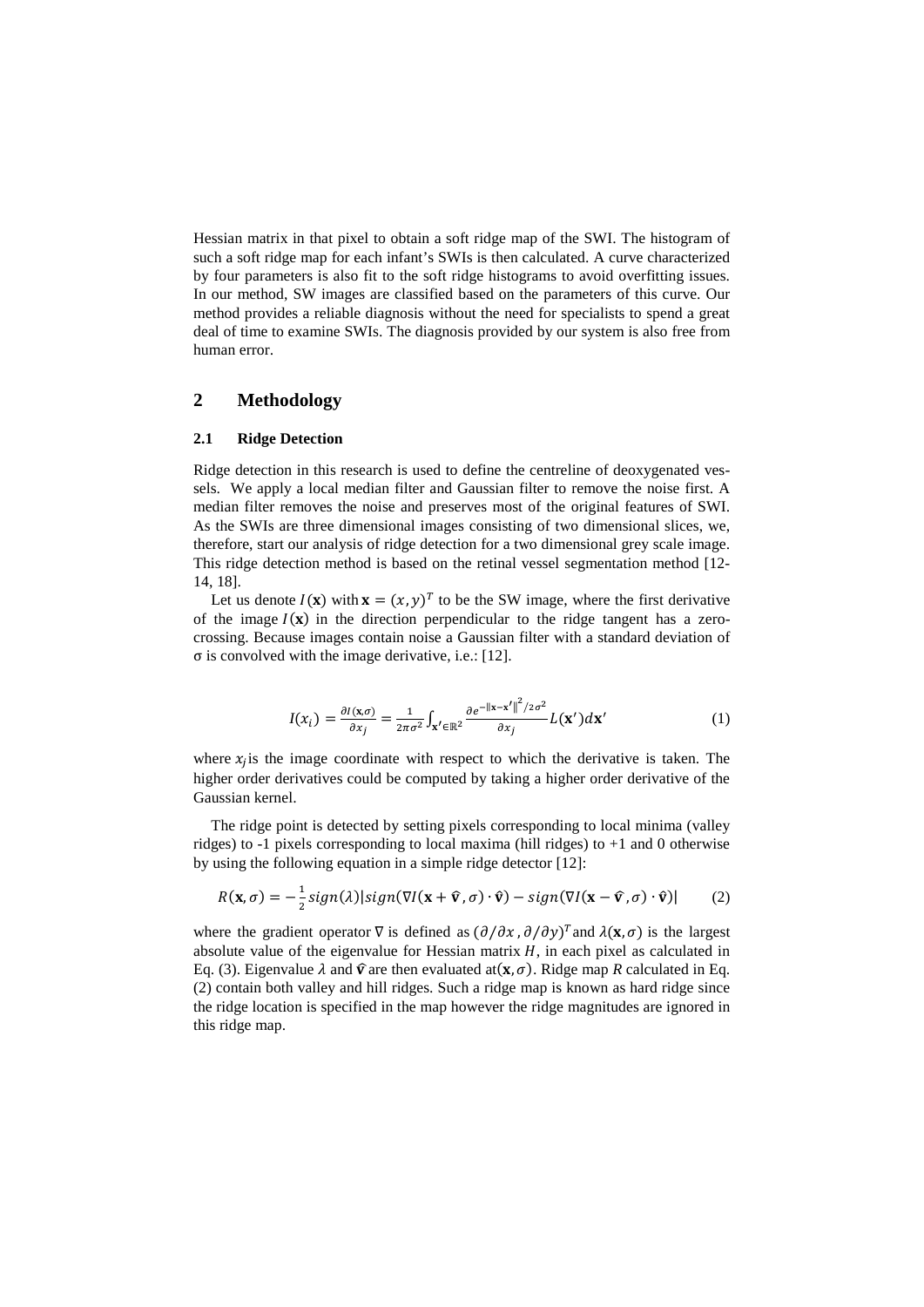$$
H = \begin{bmatrix} I_{xx} & I_{xy} \\ I_{xy} & I_{yy} \end{bmatrix} \tag{3}
$$

where  $I_{ab} = \frac{\partial^2 I}{\partial a \partial b}$ .

Since we are interested in only vessels corresponding to valley ridges, we aim to construct a ridge map containing only valley ridges. SWIs of the deoxygenated infants demonstrate darker and wider vessels corresponding to deeper valleys. It is, therefore, interesting to know how deep or shallow a valley (vessel) is for the diagnosis of HIE. To this end, the absolute maximum eigenvalue of the Hessian matrix associated with each pixel on the ridge is calculated and then the corresponding pixel value in the ridge map is set to the absolute maximum eigenvalue. Otherwise, the pixel values of the ridge map in non-ridge locations are considered zero. The eigenvalues of a Hessian matrix on a ridge point is proportional to how deep the valley ridge (vessel) is, and the direction of the eigenvector on that ridge point is perpendicular to the ridge tangent [13]. The ridge map produced with the aforementioned process is known as soft ridge map as calculated by Eq. (4).

$$
R_{Soft\,Ridge}[\mathbf{x}] = \begin{cases} \lambda_i(\mathbf{x}) & \max_i(|\lambda_i(\mathbf{x})|) \ i = 1,2 \\ 0 & \text{otherwise} \end{cases} \tag{4}
$$

where  $\lambda_1$ ,  $\lambda_2$  are the eigenvalues of the Hessian matrix.



**Fig. 1.** Ridge maps for an SW image of an infant with HIE. (a) Original SW image smoothed with a Gaussian kernel,  $\sigma = 2.0$  pixels. (b) The hard ridge corresponding to local minima ridges. (c) The soft ridge map.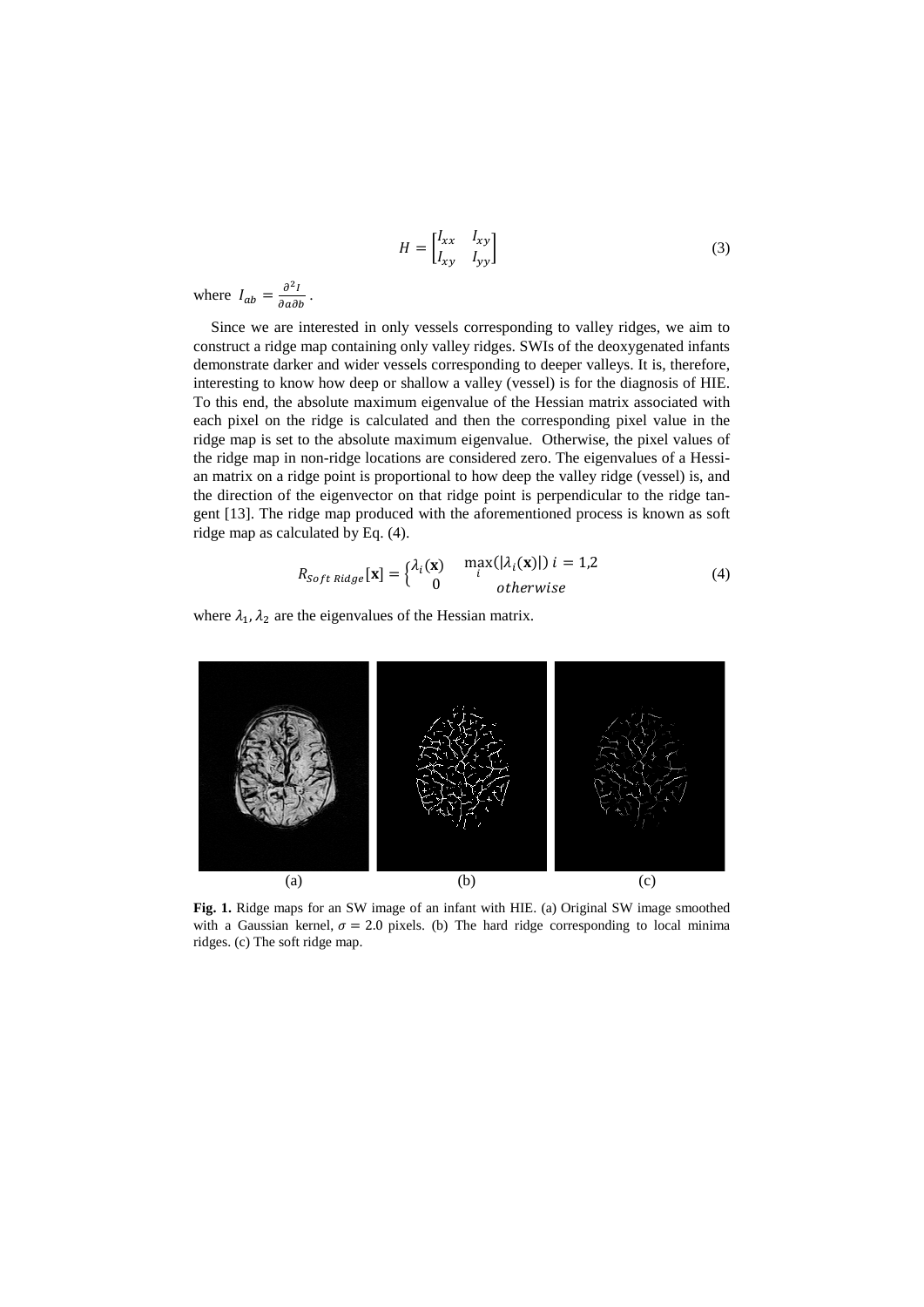

**Fig. 2.** Ridge maps for an SW image of a healthy infant. (a) Original SW image smoothed with Gaussian kernel,  $\sigma = 2.0$  pixels. (b) The hard ridge corresponding to local minima ridges. (c) The soft ridge map.

By comparing with abnormal (Fig.  $(1-c)$ ) and normal (Fig.  $(2-c)$ ) soft ridge maps, the soft ridge maps of an SWI indicates the presence and severity of the HIE. Therefore, the soft ridge detection is an effective method to detect and determine the presence and severity of deoxygenated brain in SWIs.

#### **2.2 Feature Extraction**

The deoxygenated vessels in the cerebrum of SWIs are used to produce the soft ridge maps as explained in the previous section. The histograms of soft ridge maps are initially calculated. In these histograms, we ignore the pixels with grey scale zero, because they correspond to the background and are of no importance. The soft ridge maps are calculated for all slices of SW images of an infant. Then the histogram of the soft ridge maps for all slices is computed for an infant. In fact, this histogram is considered a feature representing all slices of SWIs of an infant. Such a histogram is shown in Fig. (3-a) for an infant suffering from HIE. The histogram for a healthy baby is also depicted in Fig. (3-b). In these figures, the bins start from 0.00001 with the bin size of 0.001. In our numerical experiments, the maximum value of these histograms in our dataset is around 30. In our dataset, there are 10 healthy infants and 48 infants suffering from HIE with various scores of severity. In order to avoid overfitting problems, we fit a curve whose function is presented in Eq. (5). This function is characterised with four parameters *a,b,c,n,* i.e.:

$$
D = \frac{a}{\sqrt{x^n}} e^{-(bx + c/\chi)} \tag{5}
$$

where  $x$  is the grey scale of the soft ridge map (the horizontal axis in Fig. 3).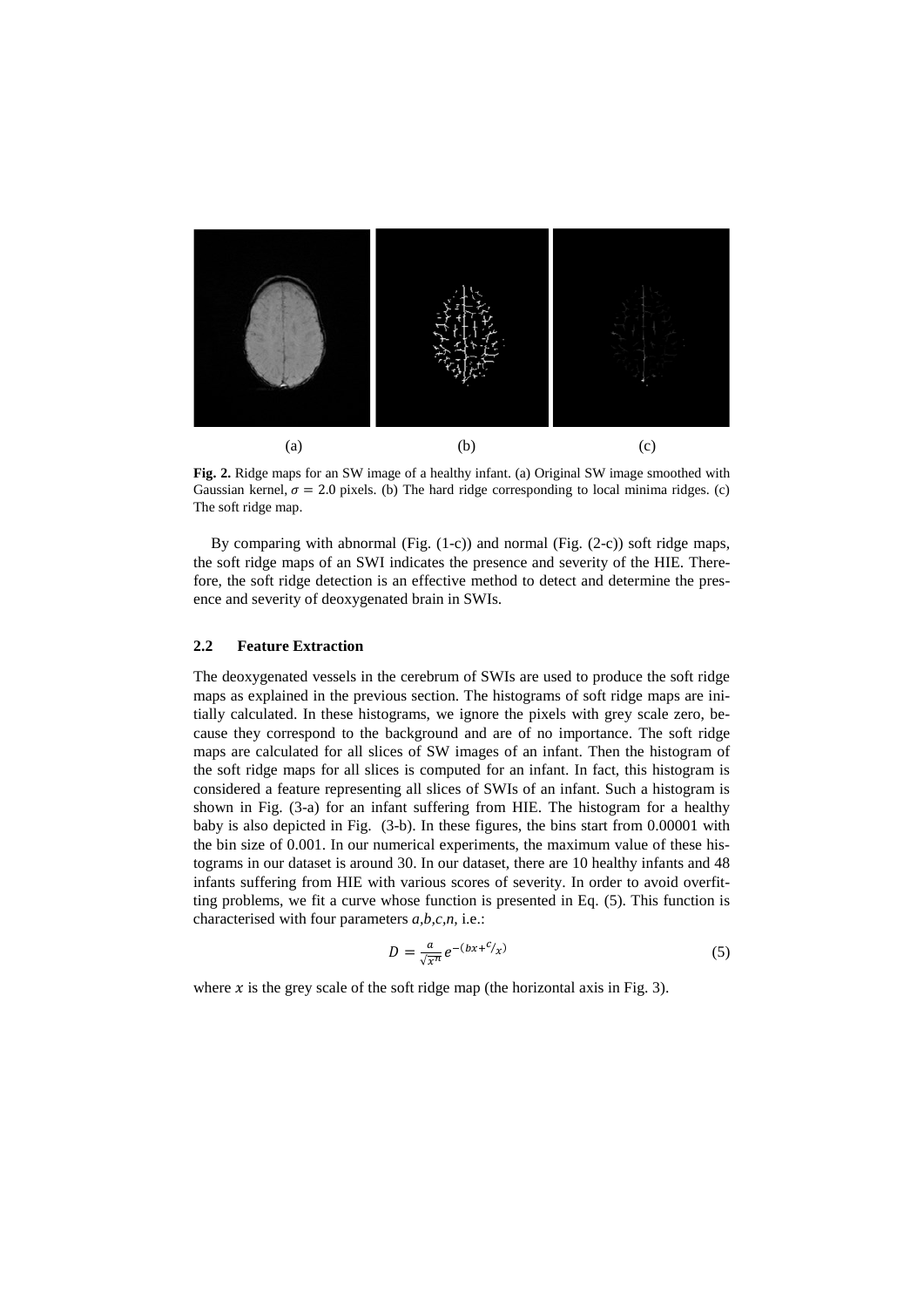

**Fig. 3.** (a) Histogram with a fitting curve of the infant of Fig. 1. (b) Histogram with a fitting curve of the infant of Fig. 2. The yellow curves are the fitting curving using Eq. (5).



**Fig. 4.** The autocorrelation plot of the errors between the histogram and fitting curve. (a) The autocorrelation plot for a patient with HIE. (b) The autocorrelation plot for a healthy infant. The red points illustrate the correlation error between the histogram and the fitting curve. Two parallel lines on the both side of the coordinate axis are the error bounds, which have a default value of 2 standard deviations.

Equation (5) is fit to the histograms by using a nonlinear least square technique with 95% confidence bounds. The results of the fitting process are also presented in Fig.3 for both histograms. The autocorrelation of the errors between the actual histogram data and the fitted curve is also depicted in Fig. (4-a) can be observed from Fig.4, most of the autocorrelation data is random, however, there is a pattern inside the autocorrelation function. This is due to that fact that function proposed in Eq. (5) can be modified for a better fit until the autocorrelation function contains only random data. Since the modification of Eq. (5) is an intuitive process which is based on trial and error, we leave this for our future work. These autocorrelations are calculated with the estimation error bounds 2 standard deviations away from zero which corresponds to 95% confidence bounds.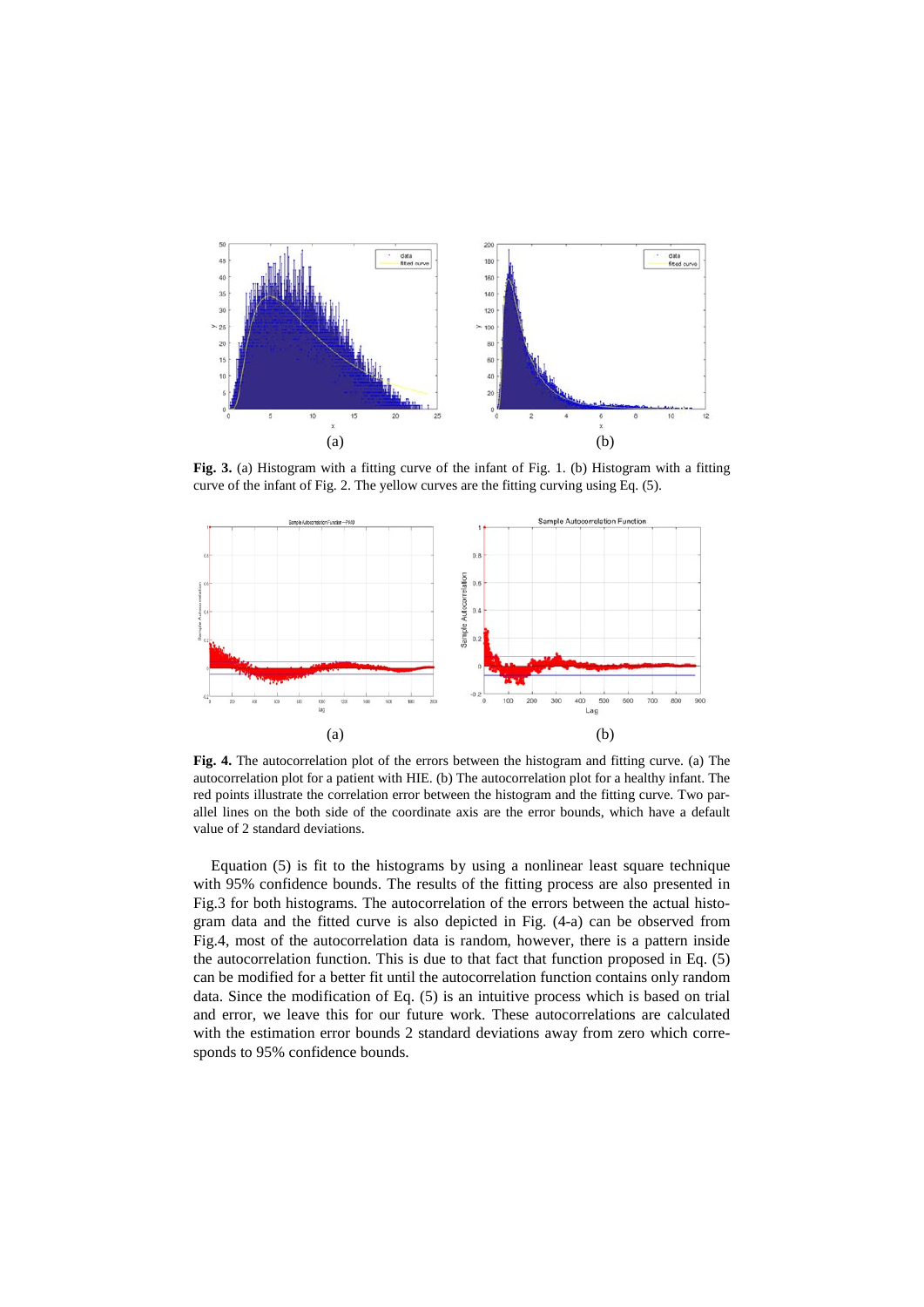### **3 Results**

The deoxygenated vessels in SW images are detected with the ridge detection method discussed in section 2. It is, therefore, important to evaluate the performance of our ridge detection algorithm by plotting its receiver operating characteristic (ROC) curve [15-16], before the feature extraction process. In our data set, there are over 2400 SW 45images, which come from 58 infants and each infant dataset contains more than 40 slides. We manually detect the ridges for 200 slices of these SW images and also apply our ridge detection algorithm to these 200 slices of SW images for comparison purposes. The ridges are manually annotated to compare the annotated ridges with the ridges detected by our algorithm to measure the performance of our algorithm using ROC curves. We have applied Gaussian and local mean filters on the SW images prior to the ridge detection. The performance evaluations of our method are plotted as ROC curves shown in Fig. 5.



**Fig. 5.** ROC curves to evaluate the performance of our ridge detection algorithm when various filtering schemes are used before the ridge detection. The cyan line is the ROC curve corresponding to the case no filter is used. The green ROC curve is when the original SW images are filtered with a Gaussian kernel with the standard deviation of 2. The red ROC curve is associated with the case where a local  $3 \times 3$  mean filter is employed prior to ridge detection. The black ROC curve represents the performance of our ridge detection when both filters (Gaussian and mean filters) are applied to SW images.

The ROC curve is created by plotting the rate of the manually detected vessel points (true positive rate) against the rate of the auto-detected vessel points which are not detected by manual work (false positive rate). The cyan ROC curve corresponds to the case where no filter is applied to the original SW images. The green ROC curve is associated with the case where the Gaussian filter with standard deviations of 2 is applied to the SW images prior to the ridge detection. The red ROC curve is obtained by employing a local  $3 \times 3$  mean filter. Finally, the black ROC curve corresponds to the case where both Gaussian and the local mean filters are employed. As can be seen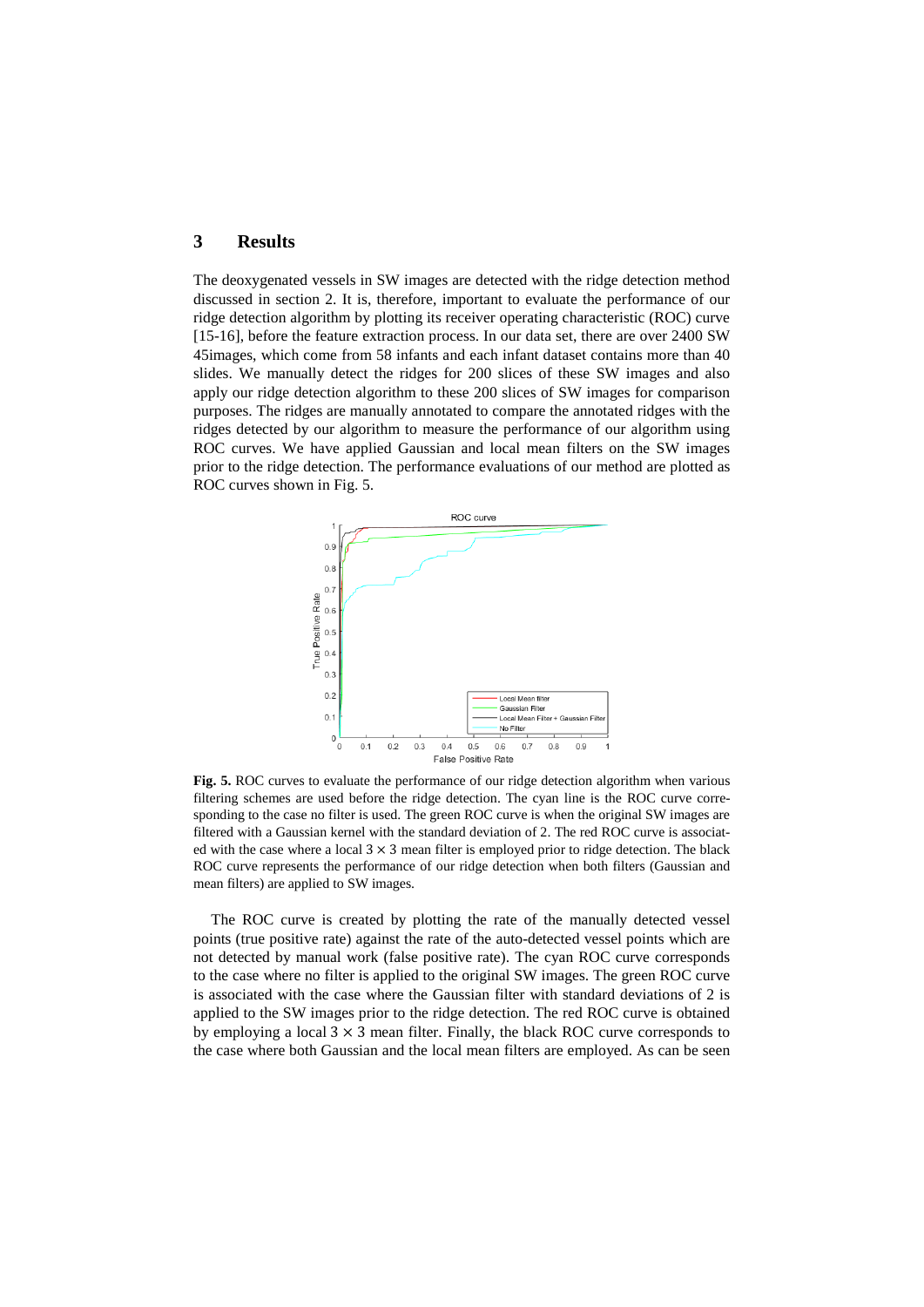from Fig. 5, the best performance is achieved, when the Gaussian filter is applied before the local mean filter on SWI slices prior to ridge detection process.

In the next experiment, we would like to classify the infants whose SWIs are in our dataset, into two groups: healthy infants and infants with HIE. Initially, the histograms of the soft ridge maps are recalculated with 24 bins. Therefore there are 24 features (parameters) for each histogram. These features (parameters) are then fed into various kinds of classifiers presented in Table 1.

| <b>Classification</b><br><b>Method</b> | <b>Branch Method and</b><br>the Coefficient |         | <b>Accuracy Result</b> |
|----------------------------------------|---------------------------------------------|---------|------------------------|
|                                        | $k=1$                                       |         | 89.66%                 |
| kNN                                    | $k=3$                                       |         | 91.83%                 |
|                                        | $k=5$                                       |         |                        |
|                                        | $k=7$                                       |         |                        |
|                                        | <b>Gaussian Kernel</b>                      |         | 87.93%                 |
|                                        | Linear                                      |         | 86.21%                 |
| <b>SVM</b>                             |                                             | $p=2$   | 94.83%                 |
|                                        | Polynomial<br>(Kernel Order: $p$ )          | $p = 3$ | 93.10%                 |
|                                        |                                             | $p = 4$ | 91.83%                 |

**Table 1.** Classification accuracy with 24-bin histograms to represent SWIs

As can be seen from this table, the SVM classifier with a polynomial kernel with order 2 produces the best classification accuracy of 94.83% and the cross-validation rate of approximately 5%. It is important to note that every infant in our dataset is already diagnosed by specialists to be either healthy or with HIE illness. To calculate, the classification accuracies presented in Table 1, a leave-one-out strategy in which the data of an infant is taken out as a test sample without any knowledge of the specialists' diagnosis, is employed. Leave-one-out strategy is a type of cross validated, which the predicted infant's data is picked out of the validation dataset (soft ridge map dataset of whole infants).

Having fit the curve (Fig. 5) to the histograms of the SWIs in our dataset, every infant is represented by a feature vector containing the values of the four parameters a, b, c and n. These vector features are then fed to *k*NN and SVM classifiers with various classification parameters and various kernels to produce the accuracy classification results presented in Table 2. As explained before for Table 1, a leave-one-out strategy is also employed here to calculate the classification accuracies. The best classification result achieved with the curve fitting method is 91.38% which is with an SVM classifier with a polynomial kernel of order 3. It is important to note that the fitting curve method may be characterised with a slightly lower accuracy result but it avoids the problems related to overfitting issues from which the first method associated with 24 bin histograms, may suffer.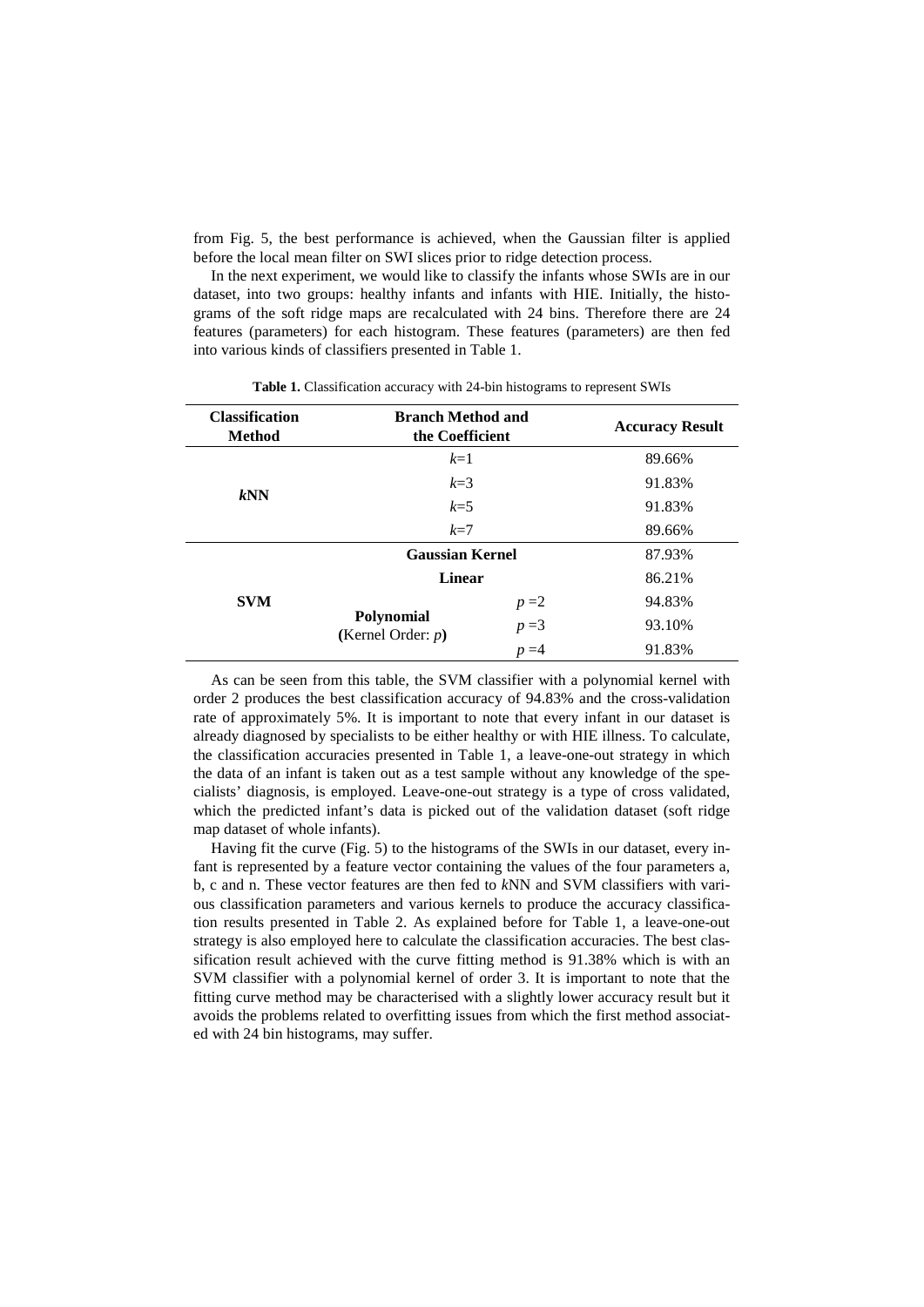| <b>Classification</b><br><b>Method</b> |                                    | <b>Branch Method and</b><br>the Coefficient |        |  |
|----------------------------------------|------------------------------------|---------------------------------------------|--------|--|
|                                        | $k=1$                              |                                             | 84.48% |  |
| kNN                                    | $k=3$                              |                                             | 89.66% |  |
|                                        | $k=5$                              |                                             | 86.20% |  |
|                                        | $k=7$                              |                                             | 84.48% |  |
|                                        | <b>Gaussian Kernel</b>             |                                             | 87.93% |  |
| <b>SVM</b>                             | Linear                             |                                             | 81.03% |  |
|                                        | Polynomial<br>(Kernel Order: $p$ ) | $p=2$                                       | 87.93% |  |
|                                        |                                    | $p=3$                                       | 91.38% |  |
|                                        |                                    | $p = 4$                                     | 84.48% |  |

**Table 2.** Classification accuracy with parameters of equation (5) chosen as features to represent SWIs

To evaluate the classifiers' performance, the precision (specificity) and recall (sensitivity) values of the HIE infants is presented in Table 3. Table 3 is clearly and directly to show the advantages of our classification features and classifier, which shows the sensitivity and specificity of this automatic algorithm. The method presented in [21], has a sensitivity and specificity of 0.72 and 0.99 respectively. Therefore the performance of our algorithm is better than the method presented in [21] in terms of sensitivity and specificity values.

**Table 3.** The precision and recall values for the classifiers employed in Table 2.

| <b>Classification</b><br><b>Method</b> | <b>Branch Method and</b><br>the Coefficient |         | <b>Precision</b><br><b>Value</b> | Recall<br><b>Value</b> |
|----------------------------------------|---------------------------------------------|---------|----------------------------------|------------------------|
|                                        | $k=1$                                       |         | 92%                              | 93.88%                 |
| kNN                                    | $k=3$                                       |         | 91.84%                           | 91.84%                 |
|                                        | $k=5$                                       |         | 90.57%                           | 100%                   |
|                                        | $k=7$                                       |         | 90.38%                           | 100%                   |
|                                        | <b>Gaussian Kernel</b>                      |         | 87.27%                           | 100%                   |
| <b>SVM</b>                             | Linear                                      |         | 85.71%                           | 100%                   |
|                                        | <b>Polynomial</b><br>(Kernel Order: $p$ )   | $p=2$   | 94.83%                           | 95.92%                 |
|                                        |                                             | $p = 3$ | 93.10%                           | 92.31%                 |
|                                        |                                             | $p = 4$ | 91.83%                           | 92%                    |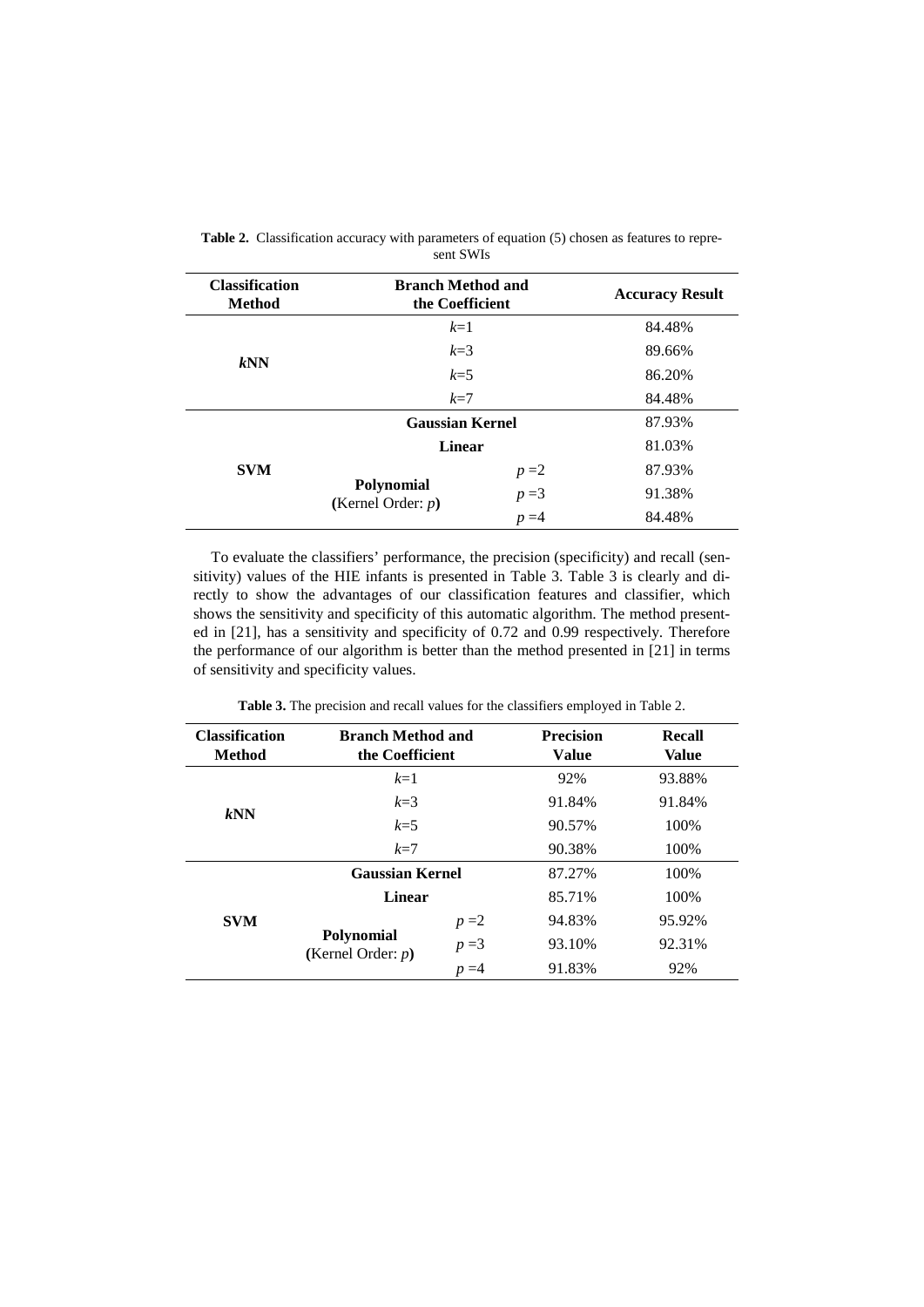## **4 Conclusion and Future Work**

The method in this paper presents an automatic diagnosis of HIE based on SWI-MRIs. Unlike the previous ridge detection methods, the eigenvalues of ridge pixels intuitively determine if an infant suffers from HIE or not. The image containing the eigenvalues of the Hessian matrix for all ridge pixels is known as the soft ridge map. The soft ridge maps consist of the vessels detected as ridges with eigenvalues of the Hessian matrix calculated for each ridge pixel. In the method proposed here, we find the features as histograms of soft ridge maps to represent each infant for classification. To reduce the dimensionality of our feature space, we have used two techniques: 1) simply reducing the number is bins into 24 and 2) exploiting the parameters of the curve fitted to the histograms. In the second technique, after the soft ridge detection, the histogram of each patient's soft map is represented by a curve. This curve has been optimally fitted to that histogram. Such a curve is described by four parameters which are used as features for classification stage. Then these features (each consisting of four parameters) are used to classify infants as healthy or a baby suffering from HIE, with *k*NN and SVM classifiers. The SVM classifier with polynomial kernel of order 2 presents the best accuracy rate of 91.38%. A leave-one-out strategy is employed for the measurements of classification accuracies. Our automatic classification method can, therefore, produce reliable diagnosis without the specialists' interventions and inspections. As a result, our method is faster than a specialist for diagnosis, is not prone to human errors and would save the specialists' time taken for diagnosis. Our method could increase the prognostic value of these SWIs, thereby it improves the management of the illness as well as elucidates the disease mechanisms. This method can also be extended to estimate different MR scores [17, 19] assigned by specialists to HIE infants. Such an extension is an interesting topic for our future work.

# **5 Acknowledgment**

The research database is provided by Dr. Brigitte Vollmer and Dr. Angela Darekar, Southampton General Hospital.

#### **Reference**

- 1. Perlman, Jeffrey M. "Summary proceedings from the neurology group on hypoxicischemic encephalopathy." Pediatrics 117.Supplement 1 (2006): S28-S33.
- 2. Fatemi, Ali, Mary Ann Wilson, and Michael V. Johnston. "Hypoxic-ischemic encephalopathy in the term infant." Clinics in perinatology 36.4 (2009): 835-858.
- 3. James, Anitha, and Vaishali Patel. "Hypoxic ischaemic encephalopathy." Paediatrics and Child Health 24.9 (2014): 385-389.
- 4. Shankaran, Seetha, et al. "Effect of depth and duration of cooling on deaths in the NICU among neonates with hypoxic ischemic encephalopathy: a randomized clinical trial." Jama 312.24 (2014): 2629-2639.